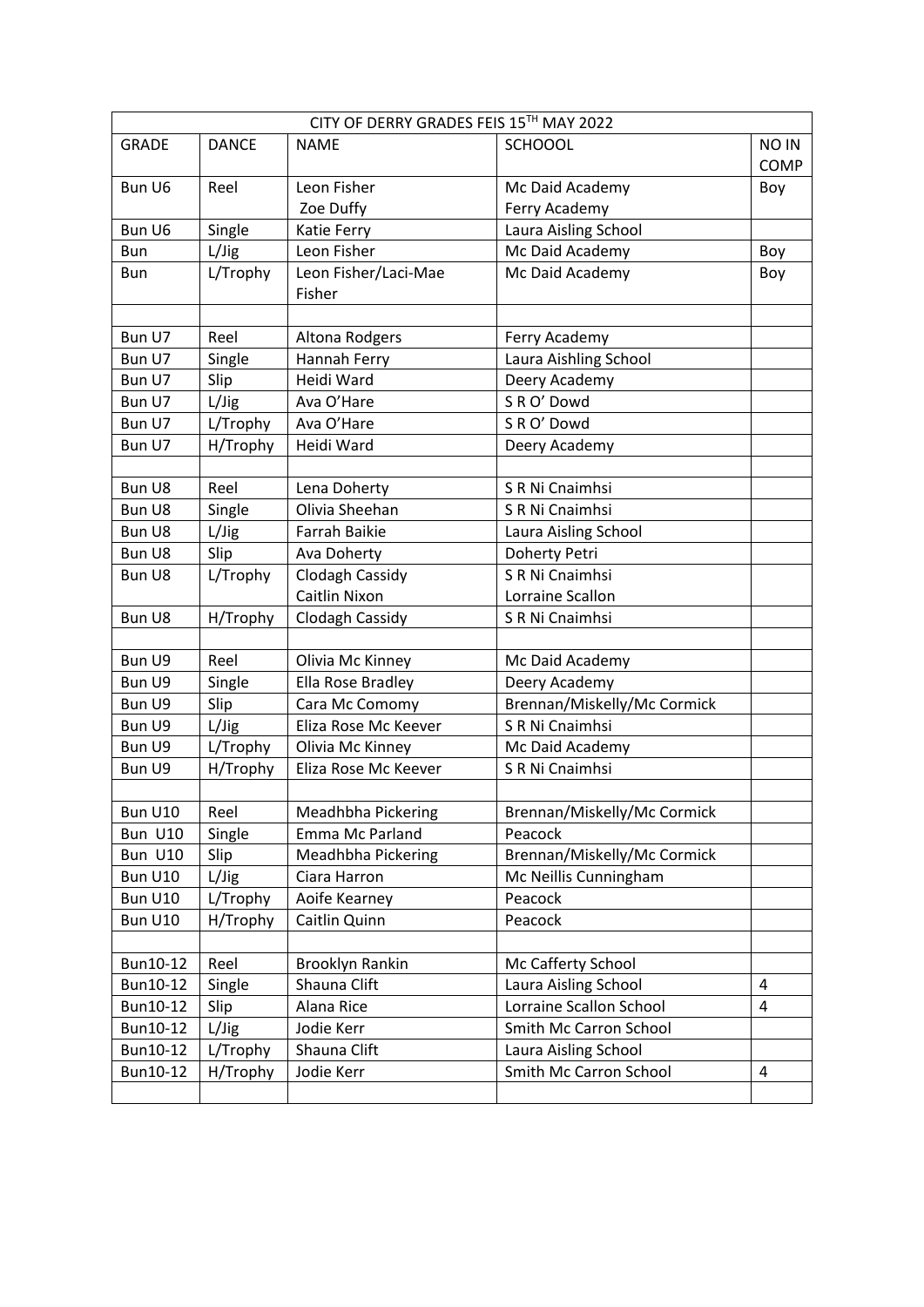| <b>GRADE</b>   | <b>DANCE</b> | <b>NAME</b>          | <b>SCHOOOL</b>              | <b>NO IN</b>   |
|----------------|--------------|----------------------|-----------------------------|----------------|
|                |              |                      |                             | <b>COMP</b>    |
| Bun12-14       | Reel         | Rosenna Ferry        | Laura Aisling School        | 3              |
| Bun12-14       | Single       | Cassie Mc Greevy     | Doherty Petri               | $\overline{5}$ |
| Bun12-14       | Slip         | Zara Conway          | Doherty Petri               | 5              |
| Bun12-14       | L/Jig        | Danielle Ferry       | Laura Aisling School        |                |
| Bun12-14       | L/Trophy     | Danielle Ferry       | Laura Aisling School        |                |
| Bun12-14       | H/Trophy     | Ella Drain           | Doherty Petri               | 4              |
|                |              |                      |                             |                |
| Tus U7         | Reel         | Hannah Ferry         | Laura Aisling School        | 4              |
| Tus U7         | Single       | Leanna Ward          | S R Ni Cnaimhsi             | $\overline{2}$ |
| Tus U7         | Slip         | Leanna Ward          | S R Ni Cnaimhsi             | 4              |
| Tus U7         | H/Jig        | Katie Mc Ilverry     | Peacock                     | $\overline{4}$ |
| Tus U7         | L/Trophy     | Katie Mc Ilverry     | Peacock                     | 4              |
| Tus U7         | H/Trophy     | Katie Mc Ilverry     | Peacock                     | 4              |
|                |              |                      |                             |                |
| Tus U8         | Reel         | Ava Doherty          | Doherty Petri               |                |
| Tus U8         | Single       | Bonnie Mc Laughlin   | S R An Chroi                |                |
| Tus U8         | Slip         | Allanah Deery        | Ferry Academy               | 4              |
| Tus U8         | H/Jig        | Allanah Deery        | Ferry Academy               |                |
| Tus U8         | L/Trophy     | Allanah Deery        | Ferry Academy               |                |
| Tus U8         | H/Trophy     | <b>Allanah Deery</b> | Ferry Academy               | 4              |
|                |              |                      |                             |                |
| Tus U9         | Reel         | Rebecca Ward         | S R Ni Cnaimhsi             |                |
| Tus U9         | Single       | Rebecca Ward         | S R Ni Cnaimhsi             |                |
| Tus U9         | Slip         | Amelia Doherty       | S R Ni Cnaimhsi             |                |
| Tus U9         | L/Jig        | Amelia Doherty       | S R Ni Cnaimhsi             |                |
| Tus U9         | L/Trophy     | Natasha O Connor     | Peacock                     |                |
| Tus U9         | H/Trophy     | Rebecca Ward         | S R Ni Cnaimhsi             |                |
|                |              |                      |                             |                |
| <b>Tus U10</b> | Reel         | Clodagh Carlan       | Peacock                     |                |
| <b>Tus U10</b> | Single       | Erin Murray          | S R Ni Cnaimhsi             |                |
| <b>Tus U10</b> | Slip         | Meadhbha Pickering   | Brennan/Miskelly/Mc Cormick |                |
| <b>Tus U10</b> | L/Jig        | Hannah Montgomery    | Peacock                     |                |
| <b>Tus U10</b> | L/Trophy     | Aoife Kearney        | Peacock                     |                |
| <b>Tus U10</b> | H/Trophy     | Hannah Montgomery    | Peacock                     |                |
|                |              |                      |                             |                |
| Tus10-12       | Reel         | Ellen Mc Kinney      | Smith Mc Carron School      |                |
| Tus10-12       | Single       | Sophie Elliott       | Doherty Petri               |                |
| Tus10-12       | Slip         | Alana Rice           | Lorraine Scallon School     | $\overline{2}$ |
| Tus10-12       | H/Jig        | Oran Foley           | Smith Mc Carron School      | Boy            |
| Tus10-12       | L/Trophy     | Grace Leonard        | Ferry Academy               |                |
| Tus10-12       | H/Trophy     | Aine Ni Fherraigh    | Laura Aisling School        |                |
|                |              |                      |                             |                |
| Tus12-14       | Reel         | Cassie Mc Greevy     | Doherty Petri               | 3              |
| Tus12-14       | Single       | <b>Chloe Doherty</b> | Deery                       |                |
| Tus12-14       | Slip         | <b>Chloe Doherty</b> | Deery                       | $\overline{4}$ |
| Tus12-14       | L/Jig        | <b>Chloe Doherty</b> | Deery                       |                |
| Tus12-14       | L/Trophy     | Danielle Ferry       | Laura Aisling School        |                |
| Tus12-14       | H/Trophy     | Danielle Ferry       | Laura Aisling School        |                |
|                |              |                      |                             |                |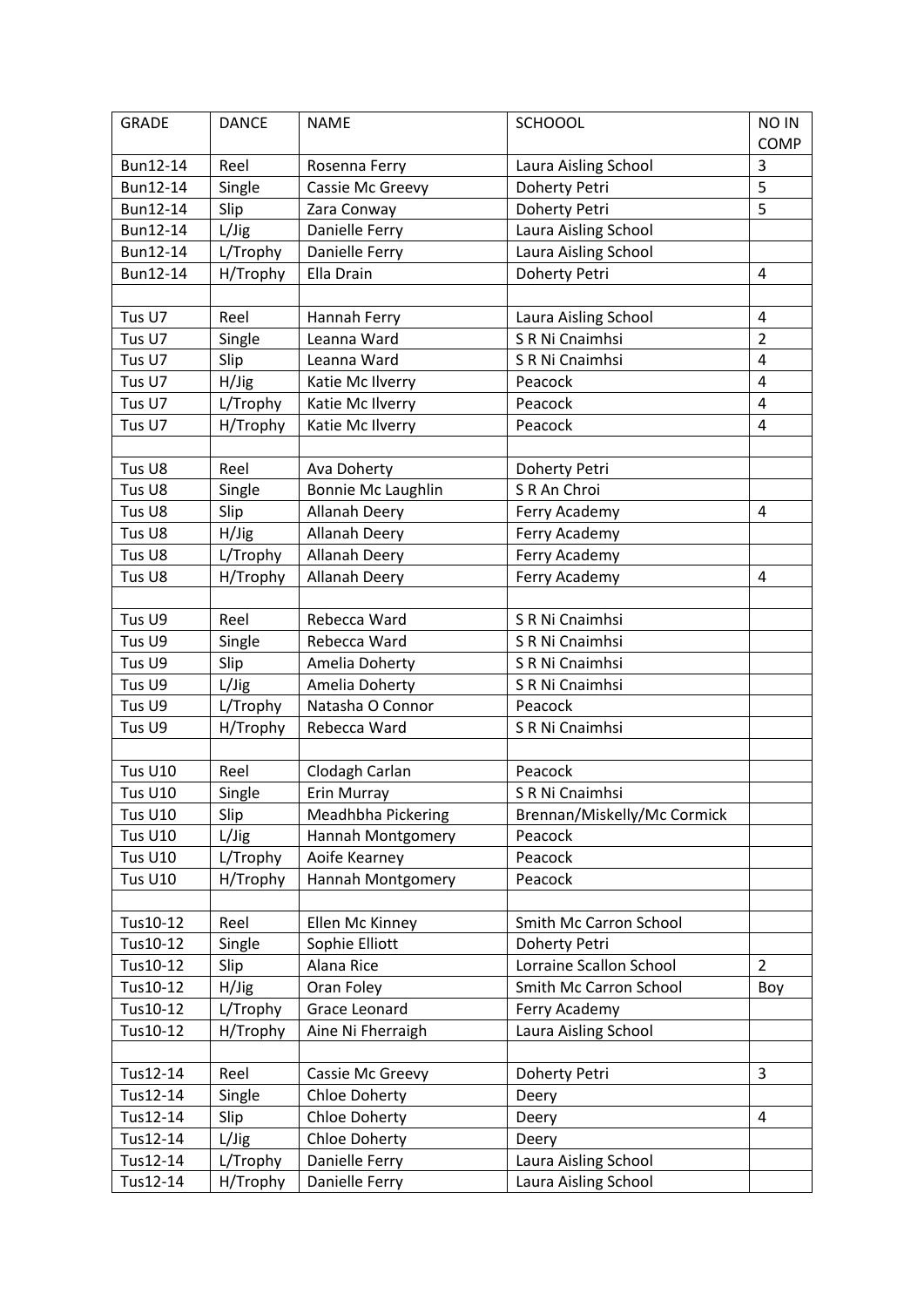| <b>Tus O14</b> | Reel            | Somre King            | Deery                  | $\overline{2}$ |
|----------------|-----------------|-----------------------|------------------------|----------------|
| <b>Tus 014</b> | Single          | Somre King            | Deery                  | $\overline{2}$ |
| <b>Tus 014</b> | Slip            | Yulia O'Donnell       | Alison Quigley School  | $\overline{2}$ |
| <b>Tus O14</b> | H/Jig           | Yulia O'Donnell       | Alison Quigley School  | $\overline{2}$ |
| <b>Tus 014</b> | L/Trophy        | Somre King            | Deery                  | $\overline{2}$ |
| <b>Tus O14</b> | H/Trophy        | Yulia O'Donnell       | Alison Quigley School  | $\overline{2}$ |
|                |                 |                       |                        |                |
| Mean U8        | Reel            | Aoibheann Mc Gilloway | Mc Daid School         |                |
| Mean U8        | Slip            | Aela Neeson           | S R An Chroi           | 3              |
| Mean U8        | H/Jig           | Katie Wilson          | S R Ni Cnaimhsi        |                |
| Mean U8        | <b>Trad Set</b> | Katie Wilson          | S R Ni Cnaimhsi        |                |
| Mean U8        | L/Trophy        | Aoibheann Mc Gilloway | Mc Daid School         |                |
| Mean U8        | H/Trophy        | Aoibheann Mc Gilloway | Mc Daid School         |                |
| P/CU8          |                 | Ruadh Bonnar          | S R Ni Cnaimhsi        |                |
|                |                 |                       |                        |                |
| Mean U9        | Reel            | Lola Gallagher        | Deery Academy          | 4              |
| Mean U9        | Slip            | Niamh Higgans         | Mc Caul Academy        |                |
| Mean U9        | H/Jig           | Niamh Higgans         | Mc Caul Academy        |                |
| Mean U9        | <b>Trad Set</b> | Saoirse Barnes        | Doherty Petri          |                |
| Mean U9        | L/Trophy        | Lola Gallagher        | Deery Academy          |                |
| Mean U9        | H/Trophy        | Niamh Higgans         | Mc Caul Academy        |                |
| $P/C$ U9       |                 | Lola Gallagher        | Deery Academy          |                |
|                |                 |                       |                        |                |
| MeanU10        | Reel            | Ruby Mae Irvine       | Deery Academy          |                |
| MeanU10        | Slip            | <b>Tia Hunter</b>     | Smith Mc Carron School | $\overline{2}$ |
| MeanU10        | H/Jig           | Ruby Mae Irvine       | Deery Academy          |                |
| MeanU10        | <b>Trad Set</b> | Nikita Diver          | Smith Mc Carron School |                |
| MeanU10        | L/Trophy        | Ruby Mae Irvine       | Deery Academy          |                |
| MeanU10        | H/Trophy        | <b>Tia Hunter</b>     | Mc Cafferty School     |                |
| <b>P/C U10</b> |                 | Ruby Mae Irvine       | Deery Academy          |                |
|                |                 |                       |                        |                |
| Mean10-12      | Reel            | Aine Ni Fherraigh     | Laura Aisling School   |                |
| Mean10-12      | Slip            | Katie Mc Elhinney     | Smith Mc Carron School |                |
| Mean10-12      | H/Jig           | Rebecca Powell        | Mc Daid Academy        |                |
| Mean10-12      | <b>Trad Set</b> | Sophie Elliott        | Doherty Petri          |                |
| Mean10-12      | L/Trophy        | Grace Leonard         | Ferry Academy          |                |
| Mean10-12      | H/Trophy        | Grace Leonard         | Ferry Academy          |                |
| $P/C$ 10-12    |                 | Grace Leonard         | Ferry Academy          |                |
|                |                 |                       |                        |                |
|                |                 |                       |                        |                |
| Mean12-14      | Reel            | Ruby Ann Mc Closkey   | Mc Caul Academy        |                |
| Mean12-14      | Slip            | Reailtin Ni Dhuibhar  | Mc Caul Academy        | $\overline{2}$ |
| Mean12-14      | H/Jig           | Ruby Ann Mc Closkey   | Mc Caul Academy        |                |
| Mean12-14      | <b>Trad Set</b> | Ruby Ann Mc Closkey   | Mc Caul Academy        |                |
| Mean12-14      | L/Trophy        | Chleo Doherty         | Deery Academy          |                |
| Mean12-14      | H/Trophy        | Ruby Ann Mc Closkey   | Mc Caul Academy        |                |
| $P/C$ 12-14    |                 | Sarah Crawford        | Mc Caul Academy        |                |
|                |                 |                       |                        |                |
|                |                 |                       |                        |                |
|                |                 |                       |                        |                |